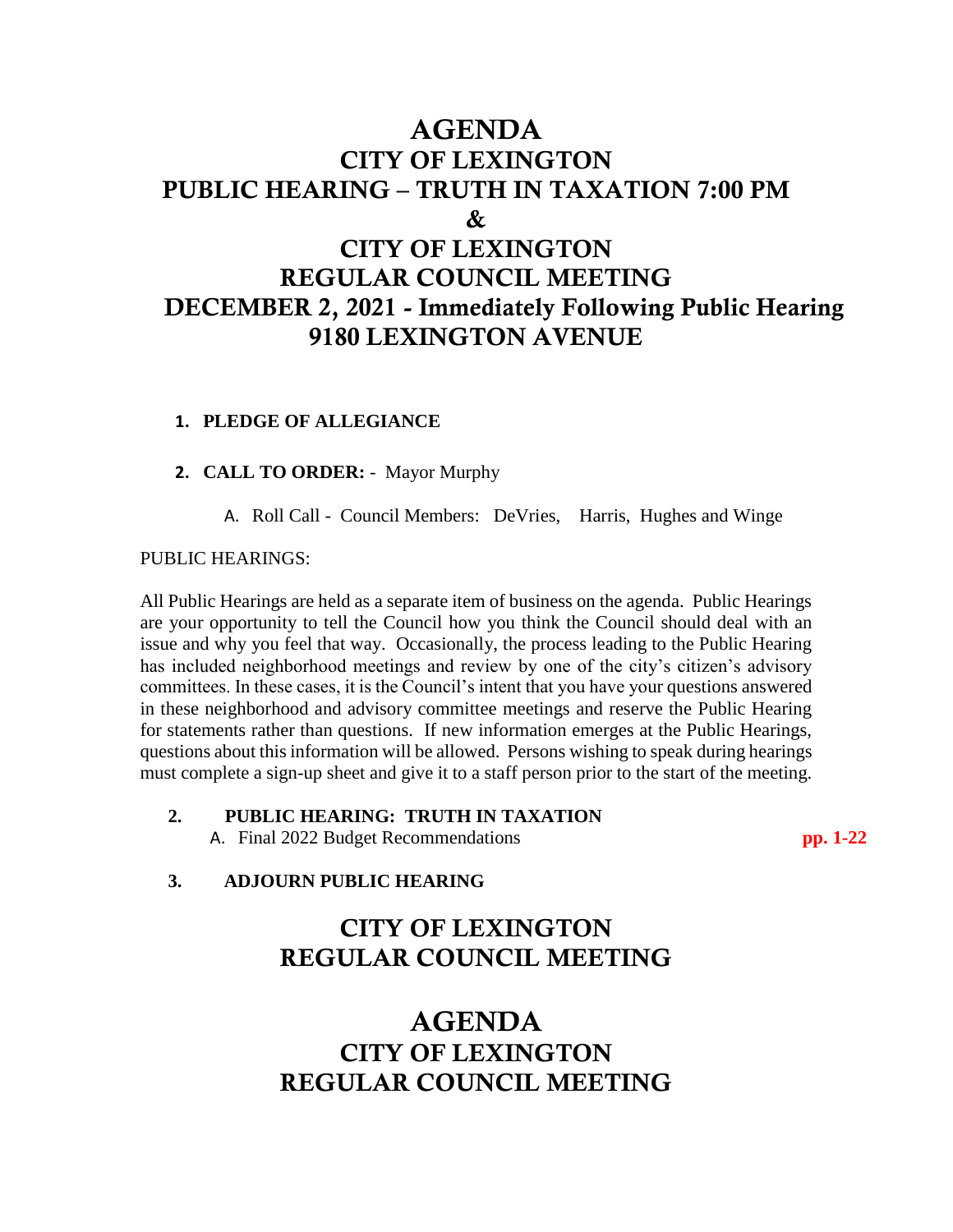# DECEMBER 2, 2021 – 7:00 P.M. 9180 LEXINGTON AVENUE AGENDA

### **3. CALL TO ORDER:** – Mayor Murphy

A. Roll Call - Council Members: DeVries, Harris, Hughes and Winge

#### **4. CITIZENS FORUM**

This is a portion of the Council meeting where individuals will be allowed to address the Council on subjects which are not a part of the meeting agenda. Persons wishing to speak may be required to complete a sign-up sheet and give it to a staff person at the meeting. The Council may take action or reply at the time of the statement or may give direction to staff for future action based on the concerns expressed.

### **5. APPROVAL OF AGENDA WITH CHANGES AND CORRECTIONS**

#### **6. INFORMATIONAL REPORTS:**

- A. Airport (Councilmember Devries)
- B. Cable Commission (Councilmember Winge)
- C. City Administrator (Bill Petracek)

### **7. LETTERS AND COMMUNICATIONS:**

A. Centennial Lakes Police Department Media Reports – 11-10 through 11-15, 2021**pp.23-26**

|    | Planning & Zoning meeting minutes $-$ November 9, 2021 | $pp. 27-28$ |
|----|--------------------------------------------------------|-------------|
| C. | Park Board meeting minutes – November 2, 2021          | pp. 29      |
|    |                                                        |             |

D. Draft – 2022 Schedule of meeting dates and Calendar **pp. 30-33**

#### **Consent Agenda:**

The Consent Agenda covers routine administrative matters. These items are not discussed, and are approved in their entirety pursuant to the recommendations on the staff reports. A Council Member or citizen may ask that an item be moved from the Consent Agenda to the end of section 7 of the agenda in order to be discussed and receive separate action.

#### **8. CONSENT ITEMS:**

| <b>Recommendation to Approve Council Minutes:</b> |             |
|---------------------------------------------------|-------------|
| Council Meeting – November 18, 2021               | pp. $34-36$ |

### B. Recommendation to Approve Claims and Bills: **Under separate cover**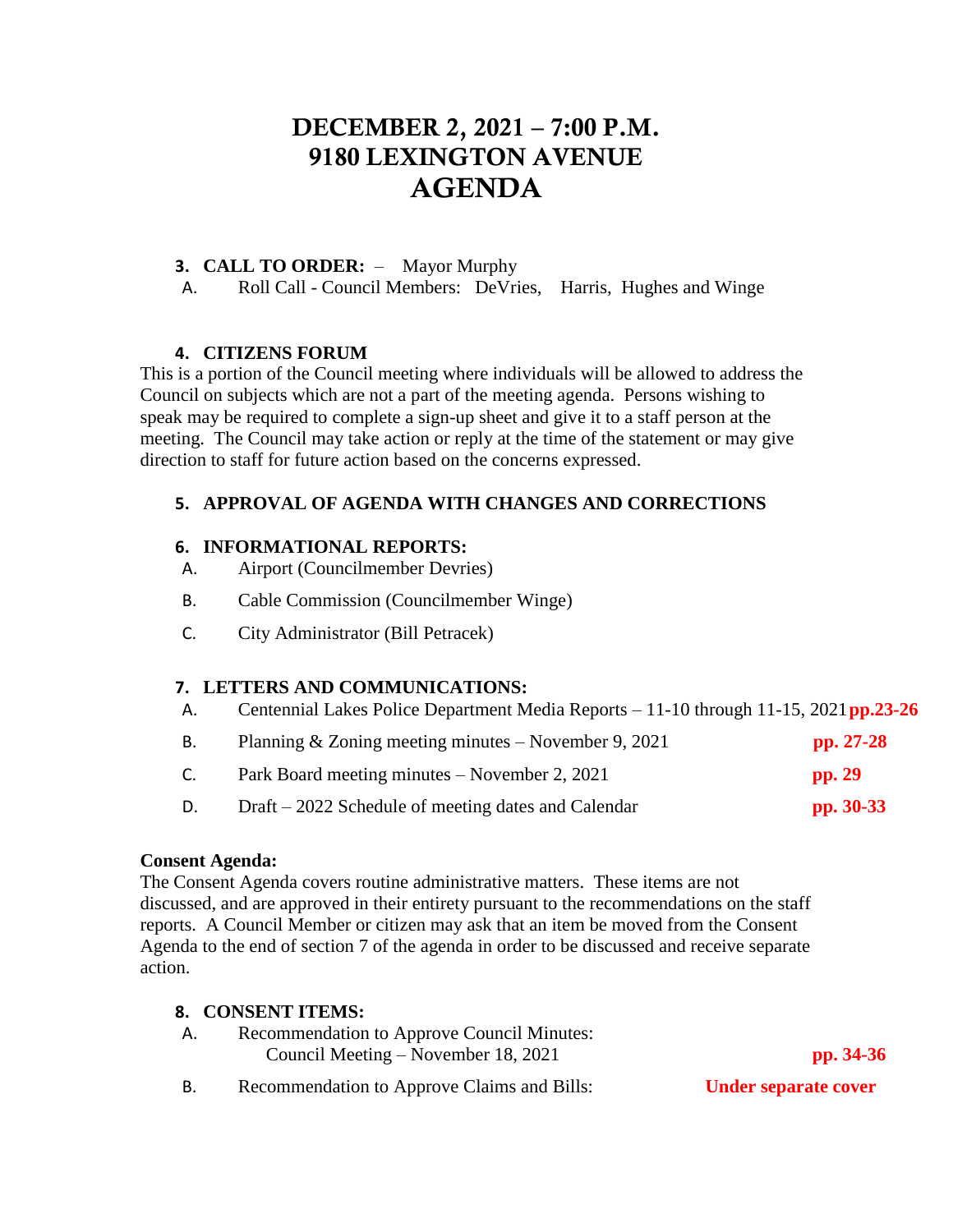#### **Action Items:**

These items are intended primarily for Council discussion and action. It is up to the discretion of the Mayor as to what, if any, public comment will be heard on these items. Persons wishing to speak on discussion items must complete a sign-up sheet and give it to a staff person at the meeting.

### **9. ACTION ITEMS:**

| Α. | Recommendation to approve Resolution NO. 21-25 A Resolution Adopting    |           |
|----|-------------------------------------------------------------------------|-----------|
|    | Final 2022 Operating Budget For the City of Lexington                   | pp. 37    |
| В. | Recommendation to approve Resolution NO. 21-26 A Resolution Certifying  |           |
|    | 2021 Tax Levy Collectable in 2022                                       | pp. 38    |
| C. | Recommendation to Not Waive Monetary Limits on Municipal Tort Liability |           |
|    | Established by Minnesota Statute .§466.04                               | pp. 39-40 |
| D. | Recommendation to approve payment #4 for 2021 Street Improvement        |           |
|    | Project (Salt Shed) to North Valley, Inc. in the amount of \$24,264.46  | pp. 41-42 |
| Ε. | Recommendation to approve Amendment to Lexington Lofts Development      |           |
|    | Agreement                                                               | pp. 43-51 |

### **10. MAYOR AND COUNCIL INPUT**

#### **11. CLOSED SESSION**

- This portion of the meeting is closed pursuant Minn. Stat. Section 13D.05, subd. 3(b), and is permitted by the attorney-client privilege to discuss the legal aspects surrounding personnel matters under investigation.
- This portion of the meeting is closed pursuant Minn. Stat. Section 13D.05, subd. 3(b), and is permitted by the attorney-client privilege to discuss legal aspects of options related to the interconnected water and sewer with the City of Blaine. This portion of the meeting is also closed pursuant Minn. Stat. Section 13D.05, subd. 3(c), and is permitted to determine the asking price for, and to develop or consider offers or counteroffers for the purchase or sale to parts of the interconnected water and sewer with the City of Blaine.

### **12. ADJOURNMENT**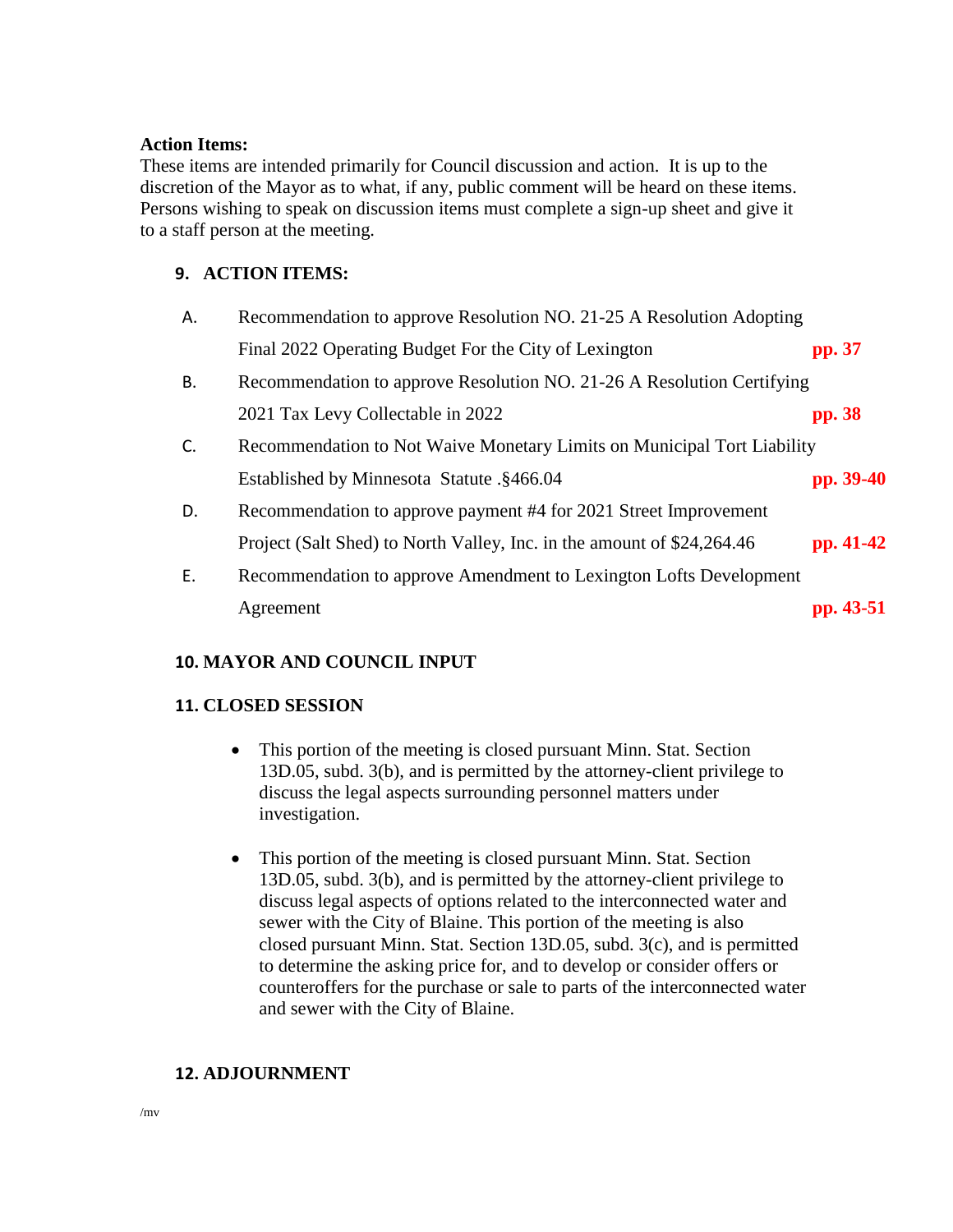#### RECOMMEND FOR APPROVAL OF CLAIMS AND BILLS

## The following claims and bills have been presented to the Council for approval at the Council Meeting of December 2, 2021.

#### (1) Payroll

| Vouchers                                                    | 504195 through     |         | 504211     |            | \$  | 21,773.25  |
|-------------------------------------------------------------|--------------------|---------|------------|------------|-----|------------|
| Payroll Taxes                                               |                    |         |            |            |     |            |
|                                                             | <b>Federal Tax</b> |         | \$3,214.92 |            |     |            |
|                                                             | Social Security    |         | \$3,810.24 |            |     |            |
|                                                             | Medicare           |         | \$891.12   |            |     |            |
|                                                             |                    |         |            | \$7,916.28 |     |            |
|                                                             | <b>State Tax</b>   |         | \$1,397.03 | \$1,397.03 |     |            |
|                                                             | Total              |         |            |            |     | \$9,313.31 |
| <b>General and Liquor Payment Recommendations:</b><br>(2)   |                    |         |            |            |     |            |
| Checks                                                      | 48354              | through | 48410      |            | \$  | 222,021.12 |
|                                                             |                    | Void    | 48154      |            | \$  | (1,500.00) |
|                                                             |                    | Reissue | 48353      |            | \$  | 1,500.00   |
| (3) ACH and Credit Card Payments for:<br><b>ACH Checks:</b> |                    | through |            |            | \$  | 28,587.29  |
| Total Payments and Withdrawals Approval                     |                    |         |            |            | \$. | 281,694.97 |
| <b>Centennial Lakes Police Payment Recommendations:</b>     |                    |         |            |            |     |            |
| Checks                                                      | 14079 through      |         | 14088      |            | \$  | 2,208.42   |
|                                                             | 14091 through      |         | 14095      |            | \$  | 3,762.22   |
|                                                             | 14060 through      |         | 14066      |            | \$  | 829.99     |
| <b>ACH</b>                                                  | 2021059 through    |         | 2021060    |            | \$  | 20,165.70  |
| <b>Total Payments</b>                                       |                    |         |            |            | \$  | 26,966.33  |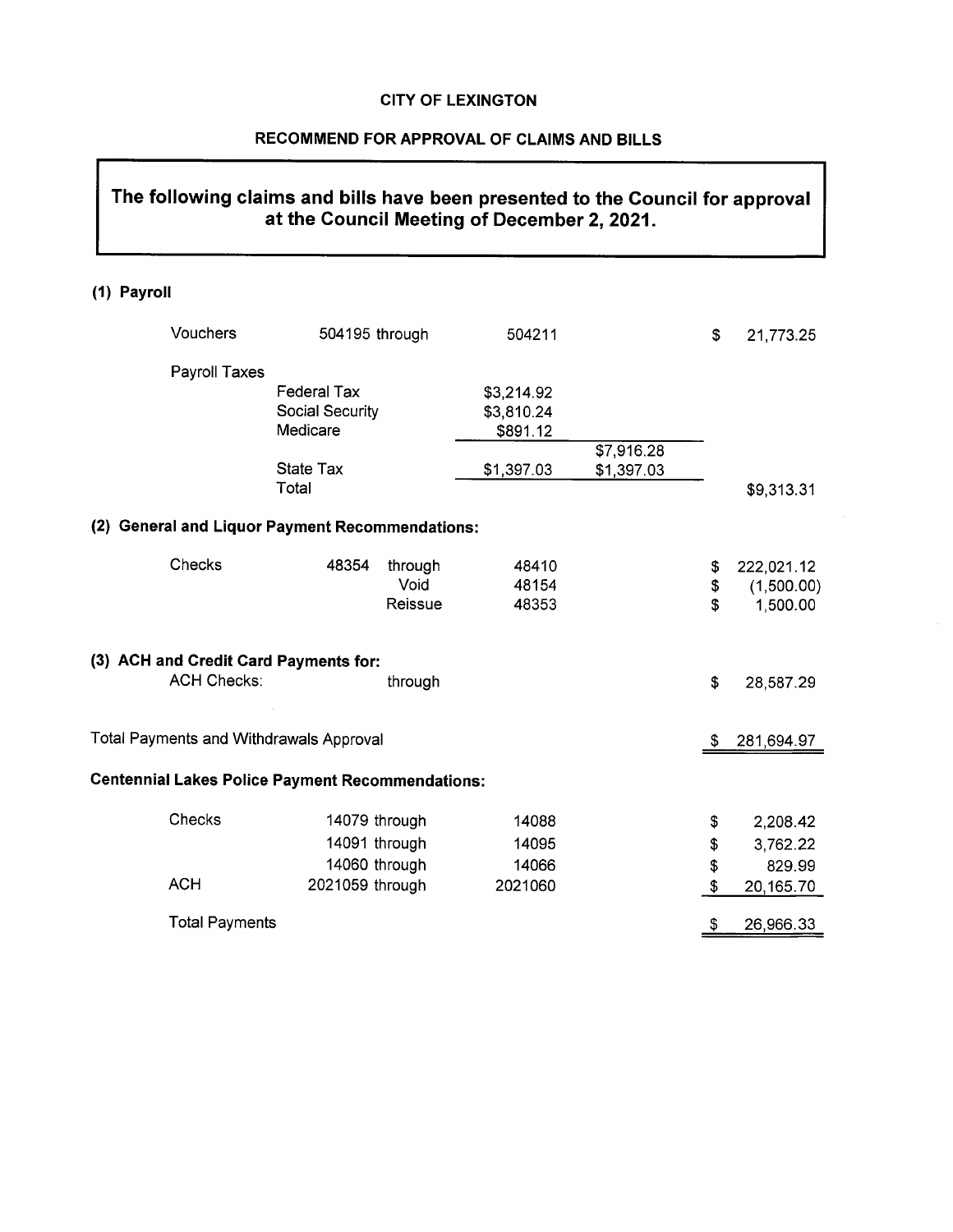# \*Check Detail Register©

|                                                                 |                                               | <b>Check Amt</b>  | Invoice              | Comment                                                                               |
|-----------------------------------------------------------------|-----------------------------------------------|-------------------|----------------------|---------------------------------------------------------------------------------------|
| i de Samarinini analme amerikan dengan pada da<br>10100 4M FUND |                                               |                   |                      |                                                                                       |
| Paid Chk# 048354                                                | 12/2/2021<br><b>ALEXANDRA HOUSE INC</b>       |                   |                      |                                                                                       |
|                                                                 | E 101-41500-490 Subcontracted Services        | \$2,800.00 294    |                      | 2021 SERVICES                                                                         |
|                                                                 | Total ALEXANDRA HOUSE INC                     | \$2,800.00        |                      |                                                                                       |
| Paid Chk# 048355                                                | 12/2/2021<br><b>AMAZON</b>                    |                   |                      |                                                                                       |
| E 101-43100-225                                                 | <b>General Street Maintenance</b>             |                   |                      |                                                                                       |
| E 101-41500-200                                                 | <b>Office Supplies</b>                        |                   |                      | \$323.42 11F1-1N63-JC SIGN PROJECT<br>(\$97.65) 14L7-JLF9-1C OFFICE SUPPLIES - TONERS |
| E 101-41500-200 Office Supplies                                 |                                               |                   |                      | \$97.65 1CDV-CYDJ-J OFFICE SUPPLIES - TONERS                                          |
| E 101-41500-200 Office Supplies                                 |                                               |                   |                      | (\$93.59) 1FDM-P447-H OFFICE SUPPLIES - TONERS                                        |
| E 101-41500-200                                                 | <b>Office Supplies</b>                        |                   |                      | (\$25.98) 1JWQ-FW1W- OFFICE SUPPLIES - TONERS                                         |
| E 101-41500-200                                                 | <b>Office Supplies</b>                        |                   |                      | \$25.98 1PLD-4DVP-J OFFICE SUPPLIES - TONERS                                          |
|                                                                 | Total AMAZON                                  | \$229.83          |                      |                                                                                       |
| Paid Chk# 048356                                                | 12/2/2021<br><b>ARTISAN BEER COMPANY</b>      |                   |                      |                                                                                       |
| E 609-00000-252 Beer Purchase                                   |                                               |                   | (\$23.22) 320253     |                                                                                       |
| E 609-00000-252 Beer Purchase                                   |                                               |                   | \$443.95 3506378     |                                                                                       |
| E 609-00000-252 Beer Purchase                                   |                                               |                   | \$727.10 3507585     |                                                                                       |
|                                                                 | <b>Total ARTISAN BEER COMPANY</b>             | \$1,147.83        |                      |                                                                                       |
| Paid Chk# 048357                                                | 12/2/2021<br><b>ARVIG</b>                     |                   |                      |                                                                                       |
|                                                                 | E 609-00000-500 Capital Expenditures          | \$8,940.60 321554 |                      | <b>LIQUOR STORE CONNECT</b>                                                           |
|                                                                 | <b>Total ARVIG</b>                            | \$8,940.60        |                      |                                                                                       |
| Paid Chk# 048358                                                | 12/2/2021<br><b>AVESIS VISION PLAN</b>        |                   |                      |                                                                                       |
|                                                                 | E 101-41500-160 Health/Dental Insurance       |                   | \$22.08 2796881      | DEC 2021 PREMIUM                                                                      |
|                                                                 | E 101-43100-160 Health/Dental Insurance       |                   | \$8.36 2796881       | DEC 2021 PREMIUM                                                                      |
|                                                                 | E 101-45200-160 Health/Dental Insurance       |                   | \$5.58 2796881       | DEC 2021 PREMIUM                                                                      |
|                                                                 | E 609-00000-160 Health/Dental Insurance       |                   | \$28.66 2796881      | DEC 2021 PREMIUM                                                                      |
|                                                                 | <b>Total AVESIS VISION PLAN</b>               | \$64.68           |                      |                                                                                       |
| Paid Chk# 048359                                                | 12/2/2021<br><b>BELLBOY CORPORATION</b>       |                   |                      |                                                                                       |
| E 609-00000-251 Liquor Purchase                                 |                                               |                   | \$993.66 0092328000  |                                                                                       |
|                                                                 | E 609-00000-254 Miscellaneous Purchase        |                   | \$538.46 0104183701  |                                                                                       |
|                                                                 | E 609-00000-254 Miscellaneous Purchase        |                   | \$547.40 0104257600  |                                                                                       |
|                                                                 | Total BELLBOY CORPORATION                     | \$2.079.52        |                      |                                                                                       |
| Paid Chk# 048360                                                | 12/2/2021<br><b>BENT BREWSTILLERY</b>         |                   |                      |                                                                                       |
| E 609-00000-252 Beer Purchase                                   |                                               |                   | \$288.60 INV-010726  |                                                                                       |
|                                                                 | Total BENT BREWSTILLERY                       | \$288.60          |                      |                                                                                       |
| Paid Chk# 048361                                                | 12/2/2021<br><b>BLACK STACK BREWING, INC.</b> |                   |                      |                                                                                       |
| E 609-00000-252 Beer Purchase                                   |                                               | \$159.00 15105    |                      |                                                                                       |
| E 609-00000-252 Beer Purchase                                   |                                               | \$145.00 15204    |                      |                                                                                       |
|                                                                 | Total BLACK STACK BREWING, INC.               | \$304.00          |                      |                                                                                       |
| Paid Chk# 048362                                                | 12/2/2021<br><b>BREAKTHRU BEVERAGE MN</b>     |                   |                      |                                                                                       |
| E 609-00000-251 Liquor Purchase                                 |                                               |                   | \$4,487.69 341782487 |                                                                                       |
| E 609-00000-251 Liquor Purchase                                 |                                               |                   | \$9,584.12 341878055 |                                                                                       |
|                                                                 | Total BREAKTHRU BEVERAGE MN                   | \$14,071.81       |                      |                                                                                       |
| Paid Chk# 048363                                                | 12/2/2021<br><b>BROKEN CLOCK BREWING</b>      |                   |                      |                                                                                       |
| E 609-00000-252 Beer Purchase                                   |                                               | \$84.00 5723      |                      |                                                                                       |
|                                                                 | Total BROKEN CLOCK BREWING                    | \$84.00           |                      |                                                                                       |
|                                                                 |                                               |                   |                      |                                                                                       |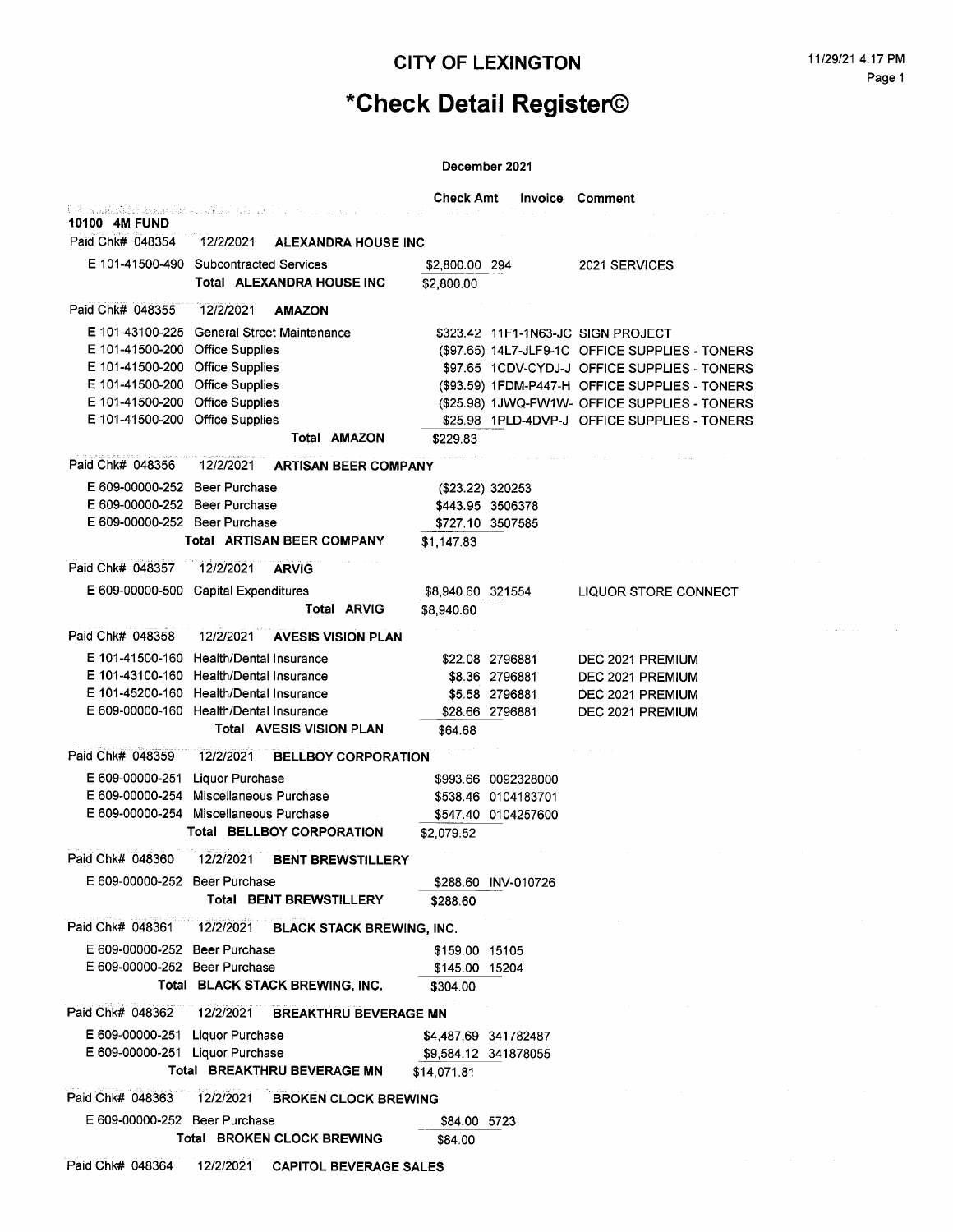# \*Check Detail Register©

|                                                                |           |                                                          | Check Amt                               |  | <b>Invoice Comment</b>                                  |
|----------------------------------------------------------------|-----------|----------------------------------------------------------|-----------------------------------------|--|---------------------------------------------------------|
| E 609-00000-252 Beer Purchase                                  |           |                                                          | (\$16.50) 2617953                       |  |                                                         |
| E 609-00000-252 Beer Purchase                                  |           |                                                          | \$3,570.49 2617954                      |  |                                                         |
| E 609-00000-252 Beer Purchase                                  |           |                                                          | (\$51.60) 2620704                       |  |                                                         |
| E 609-00000-252 Beer Purchase                                  |           |                                                          | \$6,767.89 2620705                      |  |                                                         |
|                                                                |           | Total CAPITOL BEVERAGE SALES                             | \$10,270.28                             |  |                                                         |
|                                                                |           | Paid Chk# 048365 12/2/2021 CENTENNIAL LAKES PD           |                                         |  |                                                         |
| E 101-42110-230 Contracted Services                            |           |                                                          |                                         |  | \$62,188.13 DECEMBER 2 DEC 2021 MONTHLY POLICE SERVICES |
|                                                                |           | Total CENTENNIAL LAKES PD                                | \$62,188.13                             |  |                                                         |
| Paid Chk# 048366                                               |           | 12/2/2021 CENTERPOINT ENERGY PO BOX 4671                 |                                         |  |                                                         |
| E 770-00000-500 Capital Expenditures                           |           |                                                          |                                         |  |                                                         |
|                                                                |           | otal CENTERPOINT ENERGY PO BOX 4671                      | \$1,450.00                              |  |                                                         |
|                                                                |           | Paid Chk# 048367 12/2/2021 CITYWIDE WINDOW SERVICES INC. |                                         |  |                                                         |
| E 609-00000-400 General Maintenance                            |           |                                                          | \$32.49 699966                          |  | SERVICE 10/1-10/31                                      |
| E 609-00000-400 General Maintenance                            |           |                                                          | \$32.49 700609                          |  | SERVICE 11/1-11/30                                      |
|                                                                |           | Total CITYWIDE WINDOW SERVICES INC.                      | \$64.98                                 |  |                                                         |
| Paid Chk# 048368                                               |           | 12/2/2021 CLEAR RIVER BEVERAGE COMPANY                   |                                         |  |                                                         |
| E 609-00000-252 Beer Purchase                                  |           |                                                          | \$650.67 605828                         |  |                                                         |
| E 609-00000-252 Beer Purchase<br>E 609-00000-252 Beer Purchase |           |                                                          | (\$21.00) 605835                        |  |                                                         |
|                                                                |           | Total CLEAR RIVER BEVERAGE COMPANY                       | \$429.00 606757<br>\$1,058.67           |  |                                                         |
|                                                                |           |                                                          |                                         |  |                                                         |
| Paid Chk# 048369                                               | 12/2/2021 | <b>DAHLHEIMER DISTRIBUTING</b>                           |                                         |  |                                                         |
| E 609-00000-252 Beer Purchase                                  |           |                                                          | \$79.00 1489359                         |  |                                                         |
| E 609-00000-252 Beer Purchase<br>E 609-00000-252 Beer Purchase |           |                                                          | \$10,262.50 1491997                     |  |                                                         |
| E 609-00000-252 Beer Purchase                                  |           |                                                          | \$360.00 1494371                        |  |                                                         |
| E 609-00000-252 Beer Purchase                                  |           |                                                          | \$10,673.30 1494372<br>\$774.80 1495452 |  |                                                         |
|                                                                |           | Total DAHLHEIMER DISTRIBUTING                            | \$22,149.60                             |  |                                                         |
| Paid Chk# 048370                                               |           | 12/2/2021 DIERS IRRIGATION LLC                           |                                         |  |                                                         |
| E 101-41500-400 General Maintenance                            |           |                                                          | \$125.00 2102148                        |  | <b>IRRIGATION WINTERIZATION</b>                         |
| E 609-00000-400 General Maintenance                            |           |                                                          | \$125.00 2102148                        |  | <b>IRRIGATION WINTERIZATION</b>                         |
|                                                                |           | <b>Total DIERS IRRIGATION LLC</b>                        | \$250.00                                |  |                                                         |
| Paid Chk# 048371 12/2/2021                                     |           | <b>ECONO SIGNS LLC</b>                                   |                                         |  |                                                         |
| E 101-43100-225 General Street Maintenance                     |           |                                                          | \$237.00 10-971400                      |  | BLIND INTERSECTION SIGN PROJECT                         |
|                                                                |           | <b>Total ECONO SIGNS LLC</b>                             | \$237.00                                |  |                                                         |
| Paid Chk# 048372                                               | 12/2/2021 | <b>EDWARDS, ERIK</b>                                     |                                         |  |                                                         |
| E 101-42260-208 Training and Instruction                       |           |                                                          | \$161.84                                |  | 2021 FIRE CONFERENCE MILEAGE                            |
|                                                                |           | Total EDWARDS, ERIK                                      | \$161.84                                |  |                                                         |
| Paid Chk# 048373                                               | 12/2/2021 | <b>FLAHERTYS HAPPY TYME COMPANY</b>                      |                                         |  |                                                         |
| E 609-00000-254 Miscellaneous Purchase                         |           |                                                          | \$297.00 38546                          |  |                                                         |
|                                                                |           | <b>Total FLAHERTYS HAPPY TYME COMPANY</b>                | \$297.00                                |  |                                                         |
| Paid Chk# 048374                                               | 12/2/2021 | <b>FRATTALLONE S HARDWARE</b>                            |                                         |  |                                                         |
| E 101-45200-240 Small Tools and Minor Equip                    |           |                                                          | \$28.96 076478/G                        |  | TOOLS - PW                                              |
|                                                                |           | Total FRATTALLONE S HARDWARE                             | \$28.96                                 |  |                                                         |
| Paid Chk# 048375                                               | 12/2/2021 | <b>GROTE, GARY</b>                                       |                                         |  |                                                         |
| E 101-42260-208 Training and Instruction                       |           |                                                          | \$161.84                                |  | 2021 FIRE CONFERENCE MILEAGE                            |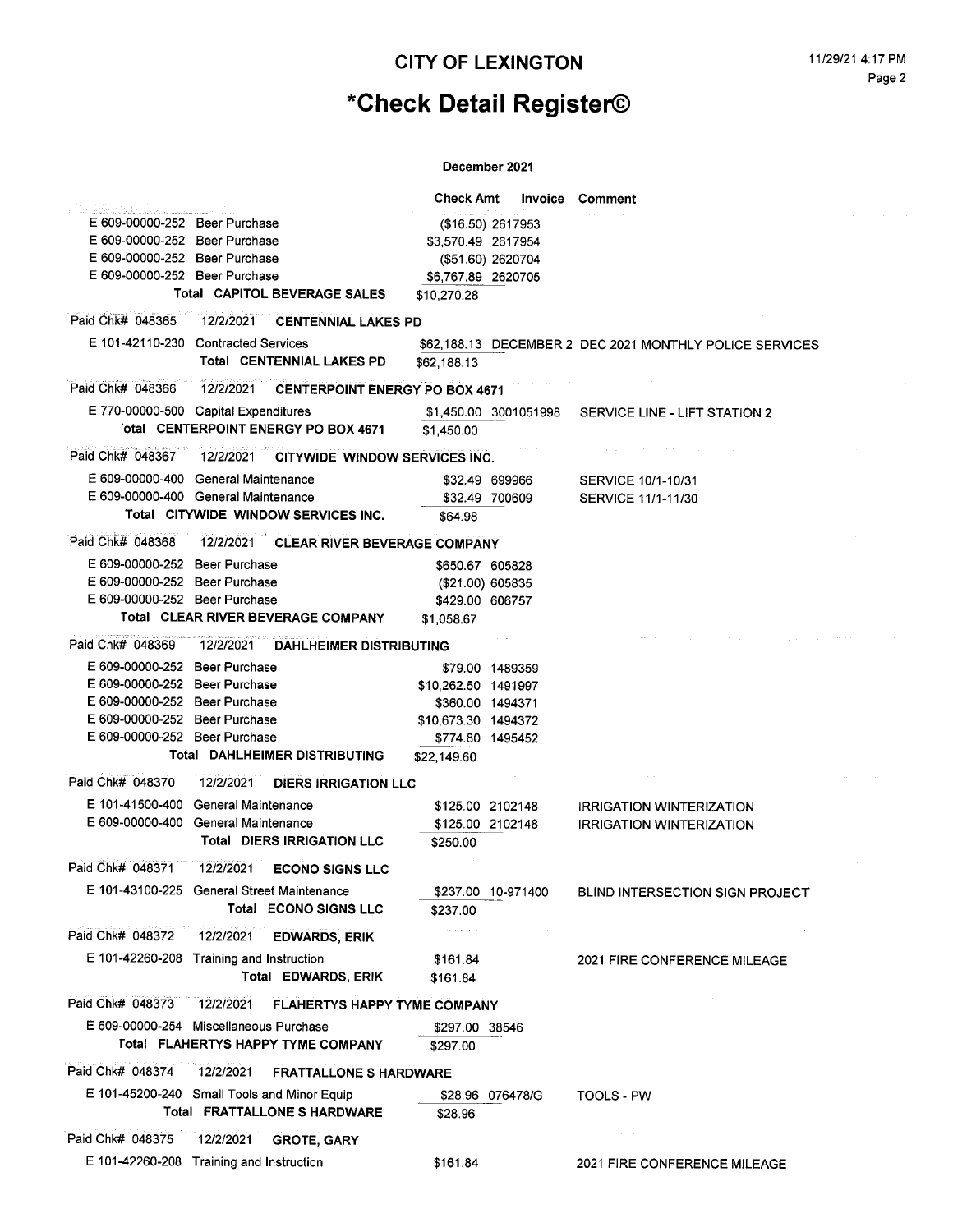# \*Check Detail Register©

 $\mathcal{L}^{\mathcal{L}}$ 

| PAGADA KARANG NASA SAN MATANG SA SA |                                             | <b>Check Amt</b>   | Invoice           | Comment                  |
|-------------------------------------|---------------------------------------------|--------------------|-------------------|--------------------------|
|                                     | Total GROTE, GARY                           | \$161.84           |                   |                          |
| Paid Chk# 048376                    | 12/2/2021<br>HAMMERHEART BREWING CO.        |                    |                   |                          |
| E 609-00000-252 Beer Purchase       |                                             |                    | \$396.00 2021-405 |                          |
|                                     | Total HAMMERHEART BREWING CO.               | \$396.00           |                   |                          |
| Paid Chk# 048377                    | 12/2/2021<br><b>HAWKINS INC</b>             |                    |                   |                          |
|                                     |                                             |                    |                   |                          |
| E 730-00000-216 Chemicals           |                                             |                    | \$10.00 6069149   |                          |
|                                     | Total HAWKINS INC                           | \$10.00            |                   |                          |
| Paid Chk# 048378                    | 12/2/2021<br><b>HOHENSTEINS INC</b>         |                    |                   |                          |
| E 609-00000-252 Beer Purchase       |                                             | \$974.90 457738    |                   |                          |
| E 609-00000-252 Beer Purchase       |                                             | \$657.25 459587    |                   |                          |
|                                     | Total HOHENSTEINS INC                       | \$1,632.15         |                   |                          |
| Paid Chk# 048379                    | 12/2/2021<br><b>INVICTUS BREWING CO.</b>    |                    |                   |                          |
| E 609-00000-252 Beer Purchase       |                                             | \$298.00 3746      |                   |                          |
|                                     | Total INVICTUS BREWING CO.                  | \$298.00           |                   |                          |
| Paid Chk# 048380                    | 12/2/2021<br><b>JACK PINE BREWERY</b>       |                    |                   |                          |
| E 609-00000-252 Beer Purchase       |                                             | \$289.50 4164      |                   |                          |
|                                     | <b>Total JACK PINE BREWERY</b>              | \$289.50           |                   |                          |
|                                     |                                             |                    |                   |                          |
| Paid Chk# 048381                    | 12/2/2021<br><b>JJ TAYLOR</b>               |                    |                   |                          |
| E 609-00000-252 Beer Purchase       |                                             | \$7,226.80 3236166 |                   |                          |
| E 609-00000-252 Beer Purchase       |                                             | \$6,109.45 3236196 |                   |                          |
| E 609-00000-252 Beer Purchase       |                                             | \$4,495.15 3250220 |                   |                          |
|                                     | Total JJ TAYLOR                             | \$17,831.40        |                   |                          |
| Paid Chk# 048382                    | 12/2/2021<br>JOHNSON BROTHERS LIQUOR        |                    |                   |                          |
| E 609-00000-251                     | <b>Liquor Purchase</b>                      |                    | \$462.90 1926403  |                          |
| E 609-00000-253 Wine Purchase       |                                             | \$1,221.81 1926404 |                   |                          |
| E 609-00000-251 Liquor Purchase     |                                             |                    | \$852.87 1927285  |                          |
| E 609-00000-253 Wine Purchase       |                                             | \$3,594.49 1927286 |                   |                          |
| E 609-00000-251 Liquor Purchase     |                                             | \$2,420.22 1927287 |                   |                          |
| E 609-00000-251 Liquor Purchase     |                                             |                    | \$204.82 1930915  |                          |
| E 609-00000-253 Wine Purchase       |                                             |                    | \$162.42 1930916  |                          |
| E 609-00000-251 Liquor Purchase     |                                             |                    | \$905.42 1930917  |                          |
| E 609-00000-251 Liquor Purchase     |                                             | \$316.83 1931259   |                   |                          |
| E 609-00000-251 Liquor Purchase     |                                             | \$946.74 1932286   |                   |                          |
| E 609-00000-253 Wine Purchase       |                                             | \$2,117.83 1932287 |                   |                          |
| E 609-00000-251 Liquor Purchase     |                                             | \$866.63 1932288   |                   |                          |
| E 609-00000-251 Liquor Purchase     |                                             | \$2,043.44 1935993 |                   |                          |
| E 609-00000-253 Wine Purchase       |                                             |                    | \$515.05 1935994  |                          |
| E 609-00000-251 Liquor Purchase     |                                             | \$360.25 1935995   |                   |                          |
|                                     | Total JOHNSON BROTHERS LIQUOR               | \$16,991.72        |                   |                          |
| Paid Chk# 048383                    | 12/2/2021<br><b>M AMUNDSON LLP</b>          |                    |                   |                          |
|                                     | E 609-00000-256 Tobacco Products For Resale | \$2,737.92 331377  |                   |                          |
|                                     | E 609-00000-256 Tobacco Products For Resale | \$2,585.42 331821  |                   |                          |
|                                     | Total M AMUNDSON LLP                        | \$5,323.34         |                   |                          |
| Paid Chk# 048384                    | 12/2/2021<br><b>MENARDS - BLAINE</b>        |                    |                   |                          |
|                                     | E 310-43100-520 Buildings and Structures    | \$2,292.78 24738   |                   | SALT SHED PROJECT        |
|                                     | E 101-43100-225 General Street Maintenance  | \$23.98 24786      |                   | <b>SIGN PROJECT</b>      |
|                                     | E 310-43100-520 Buildings and Structures    | \$80.96 24786      |                   | <b>SALT SHED PROJECT</b> |
|                                     |                                             |                    |                   |                          |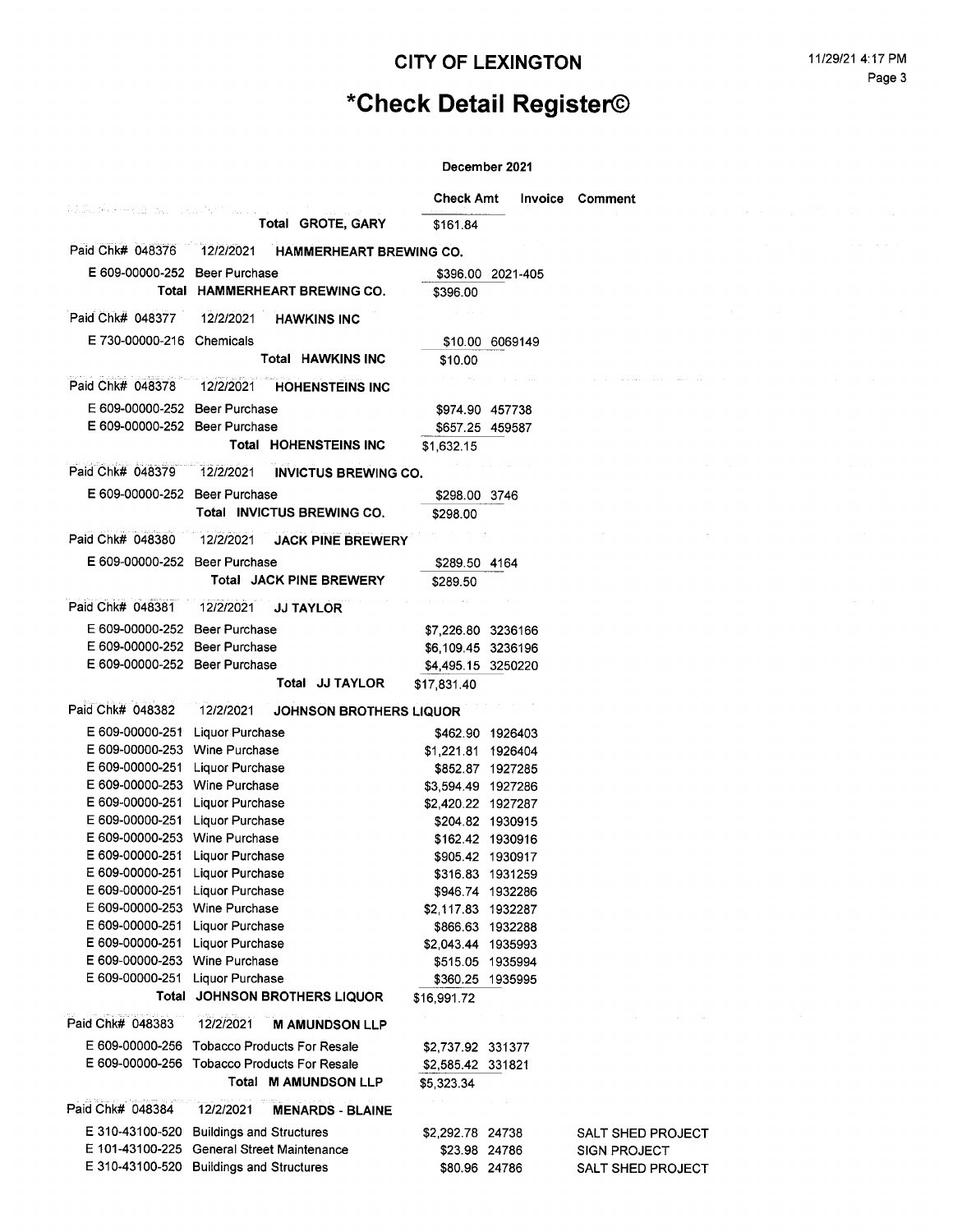# \*Check Detail Register©

 $\sim 10$ 

|                                    | r gering in de Skriene i Skriuwe in de de de de d             | <b>Check Amt</b>     | Invoice             | <b>Comment</b>                                        |
|------------------------------------|---------------------------------------------------------------|----------------------|---------------------|-------------------------------------------------------|
|                                    | Total MENARDS - BLAINE                                        | \$2,397.72           |                     |                                                       |
| Paid Chk# 048385                   | 12/2/2021<br>MILK AND HONEY, LLC                              |                      |                     |                                                       |
|                                    | E 609-00000-254 Miscellaneous Purchase                        | \$268.00 9468        |                     |                                                       |
|                                    | Total MILK AND HONEY, LLC                                     | \$268.00             |                     |                                                       |
| Paid Chk# 048386                   | 12/2/2021<br><b>MINNESOTA STREET WORKS INC</b>                |                      |                     |                                                       |
|                                    | E 101-43100-232 Street Sweeping                               | \$3,230.00 20800     |                     | <b>STREET SWEEPING</b>                                |
|                                    | Total MINNESOTA STREET WORKS INC                              | \$3,230.00           |                     |                                                       |
| Paid Chk# 048387                   | 12/2/2021<br><b>MKL SERVICES, LLC</b>                         |                      |                     |                                                       |
|                                    | E 101-41500-400 General Maintenance                           |                      | \$100.00 12022021   | WEEK ENDING 11/20/21                                  |
|                                    | E 101-41500-400 General Maintenance                           |                      | \$100.00 12022021   | <b>WEEK ENDING 11/27/2021</b>                         |
|                                    | Total MKL SERVICES, LLC                                       | \$200.00             |                     |                                                       |
| Paid Chk# 048388                   | 12/2/2021<br>MOOSE LAKE BREWING CO. LLC                       |                      |                     |                                                       |
| E 609-00000-252 Beer Purchase      |                                                               |                      | \$372.00 46-020     |                                                       |
|                                    | Total MOOSE LAKE BREWING CO. LLC                              | \$372.00             |                     |                                                       |
| Paid Chk# 048389                   | 12/2/2021<br><b>NCPERS GROUP LIFE INSURANCE</b>               |                      |                     |                                                       |
| G 101-21724 Life Insurance         |                                                               |                      |                     | \$80.00 586800122021 DEC 2021 PREMIUM                 |
|                                    | Total NCPERS GROUP LIFE INSURANCE                             | \$80.00              |                     |                                                       |
| Paid Chk# 048390                   | 12/2/2021<br><b>NORTH VALLEY, INC</b>                         |                      |                     |                                                       |
|                                    | E 310-43100-520 Buildings and Structures                      |                      |                     | \$14,282.66 PAYMENT #4 SALT SHED CONSTRUCTION PROJECT |
|                                    | E 405-45200-500 Capital Expenditures                          |                      |                     | \$5,799.07 PAYMENT #4 MEMORIAL PARK PROJECT           |
|                                    | E 421-00000-315 Construction Costs<br>Total NORTH VALLEY, INC |                      |                     | \$4,182.73 PAYMENT #4 2021 STREET IMPROVEMENTS        |
|                                    |                                                               | \$24,264.46          |                     |                                                       |
| Paid Chk# 048391                   | 12/2/2021<br><b>OMNI BREWING CO.</b>                          |                      |                     |                                                       |
| E 609-00000-252                    | <b>Beer Purchase</b>                                          |                      | \$156.00 E-11011    |                                                       |
|                                    | Total OMNI BREWING CO.                                        | \$156.00             |                     |                                                       |
| Paid Chk# 048392                   | 12/2/2021<br><b>OREILLY AUTO PARTS</b>                        |                      |                     |                                                       |
|                                    | E 101-42260-210 Operating Supplies                            |                      | \$32.45 3472-166724 | FLOOR DRY - FIRE DEPT                                 |
|                                    | <b>Total OREILLY AUTO PARTS</b>                               | \$32.45              |                     |                                                       |
| Paid Chk# 048393                   | 12/2/2021<br><b>PAUSTIS &amp; SONS</b>                        |                      |                     |                                                       |
| E 609-00000-253 Wine Purchase      |                                                               | \$1,867.25 145998    |                     |                                                       |
| E 609-00000-253 Wine Purchase      | <b>Total PAUSTIS &amp; SONS</b>                               | \$243.50 146910      |                     |                                                       |
|                                    |                                                               | \$2,110.75           |                     |                                                       |
| Paid Chk# 048394                   | 12/2/2021<br>PEPSI COLA COMPANY                               |                      |                     |                                                       |
| E 609-00000-254                    | Miscellaneous Purchase<br>Total PEPSI COLA COMPANY            |                      | \$138.27 00098217   |                                                       |
|                                    |                                                               | \$138.27             |                     |                                                       |
| Paid Chk# 048395                   | 12/2/2021<br>PETRACEK, BILL                                   |                      |                     |                                                       |
| E 101-41500-205<br>E 101-41500-321 | Mileage Reimbursement<br>Telephone                            | \$200.00             |                     | <b>JAN 2022</b>                                       |
|                                    | Total PETRACEK, BILL                                          | \$100.00<br>\$300.00 |                     | <b>JAN 2022</b>                                       |
| Paid Chk# 048396                   |                                                               |                      |                     |                                                       |
|                                    | 12/2/2021<br>PHILLIPS WINE AND SPIRITS INC                    |                      |                     |                                                       |
| E 609-00000-251<br>E 609-00000-253 | Liquor Purchase<br><b>Wine Purchase</b>                       | \$3,811.17 6300425   | \$691.38 6300426    |                                                       |
| E 609-00000-253                    | <b>Wine Purchase</b>                                          |                      | \$495.33 6303231    |                                                       |
| E 609-00000-251 Liquor Purchase    |                                                               |                      | \$581.32 6304229    |                                                       |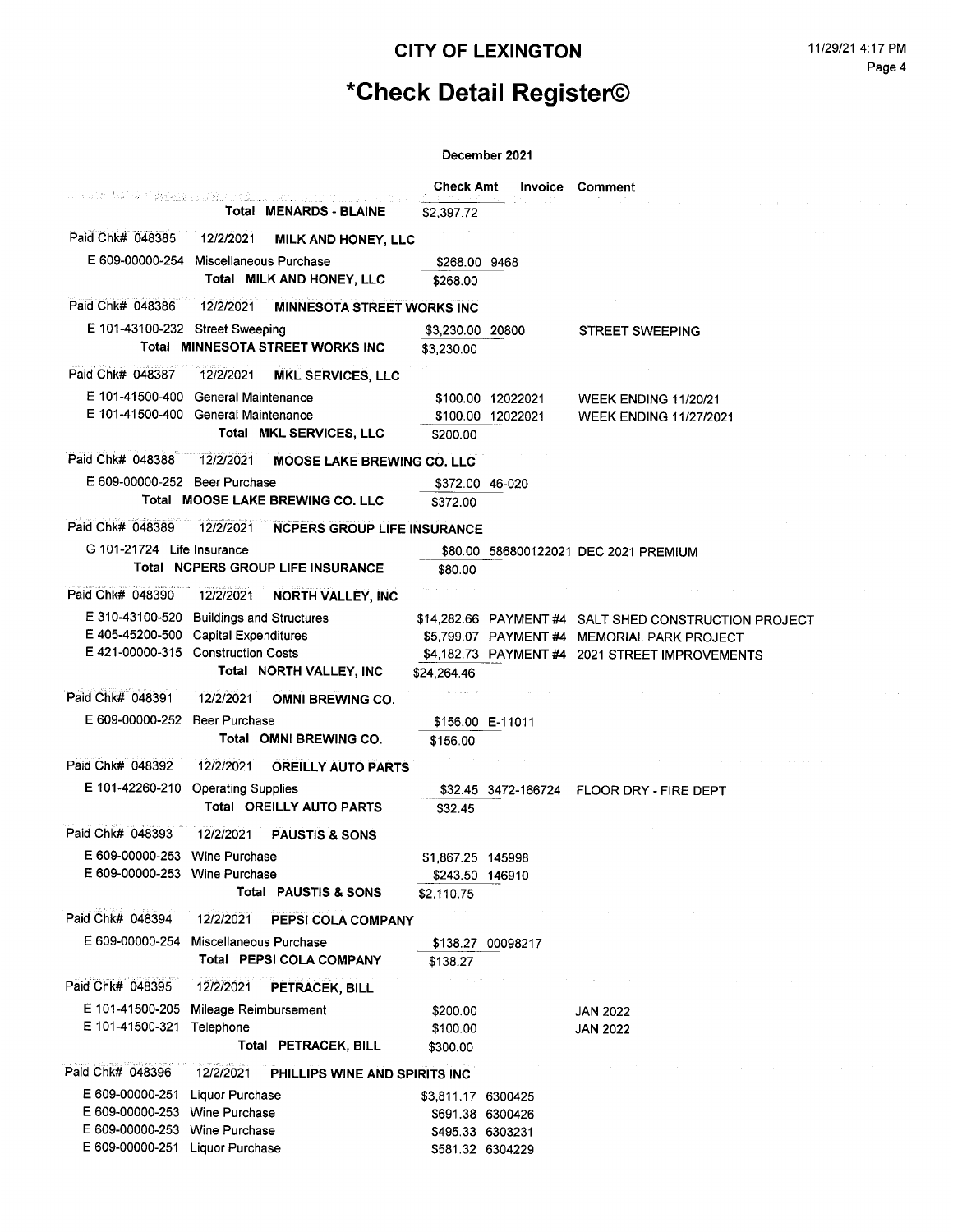# \*Check Detail Register©

|                                                                                     |           |                                      | <b>Check Amt</b>   | Invoice           | <b>Comment</b>                                  |  |
|-------------------------------------------------------------------------------------|-----------|--------------------------------------|--------------------|-------------------|-------------------------------------------------|--|
| kolektione atlikansk han allning og en solvojoj po<br>E 609-00000-253 Wine Purchase |           |                                      |                    | \$306.57 6304230  |                                                 |  |
| E 609-00000-251 Liquor Purchase                                                     |           |                                      |                    | \$204.92 6307110  |                                                 |  |
| E 609-00000-253 Wine Purchase                                                       |           |                                      |                    | \$588.28 6307111  |                                                 |  |
| E 609-00000-251 Liquor Purchase                                                     |           |                                      |                    | (\$23.85) 641667  |                                                 |  |
|                                                                                     |           | Total PHILLIPS WINE AND SPIRITS INC  | \$6,655.12         |                   |                                                 |  |
|                                                                                     |           |                                      |                    |                   |                                                 |  |
| Paid Chk# 048397                                                                    | 12/2/2021 | <b>PREMIUM WATERS, INC</b>           |                    |                   |                                                 |  |
| E 101-41500-411                                                                     | Culligan  |                                      |                    | \$10.35 318459724 | NOV 2021 SERVICE                                |  |
| E 101-42260-411 Culligan                                                            |           |                                      |                    | \$10.35 318459724 | NOV 2021 SERVICE                                |  |
|                                                                                     |           | Total PREMIUM WATERS, INC            | \$20.70            |                   |                                                 |  |
| Paid Chk# 048398                                                                    |           | 12/2/2021 PRYES BREWING COMPANY, LLC |                    |                   |                                                 |  |
| E 609-00000-252 Beer Purchase                                                       |           |                                      |                    | \$57.00 W-29484   |                                                 |  |
|                                                                                     |           | Total PRYES BREWING COMPANY, LLC     | \$57.00            |                   |                                                 |  |
| Paid Chk# 048399                                                                    | 12/2/2021 | <b>SAFETY SIGNS</b>                  |                    |                   |                                                 |  |
| E 101-43100-225 General Street Maintenance                                          |           |                                      |                    | \$500.00 21004117 | <b>SIGN PROJECT</b>                             |  |
|                                                                                     |           | <b>Total SAFETY SIGNS</b>            | \$500.00           |                   |                                                 |  |
| Paid Chk# 048400                                                                    |           |                                      |                    |                   |                                                 |  |
|                                                                                     | 12/2/2021 | <b>SHAMROCK GROUP, INC.</b>          |                    |                   |                                                 |  |
| E 609-00000-257 Ice For Resale                                                      |           |                                      |                    | \$112.80 2698775  |                                                 |  |
|                                                                                     |           | Total SHAMROCK GROUP, INC.           | \$112.80           |                   |                                                 |  |
| Paid Chk# 048401                                                                    | 12/2/2021 | <b>SOUTHERN GLAZERS OF MN</b>        |                    |                   |                                                 |  |
| E 609-00000-251 Liquor Purchase                                                     |           |                                      | (\$398.00) 0071074 |                   |                                                 |  |
| E 609-00000-253 Wine Purchase                                                       |           |                                      | \$1,086.10 2145751 |                   |                                                 |  |
| E 609-00000-253 Wine Purchase                                                       |           |                                      |                    | \$5.12 2145752    |                                                 |  |
| E 609-00000-251 Liquor Purchase                                                     |           |                                      | \$1,527.72 2145753 |                   |                                                 |  |
| E 609-00000-251 Liquor Purchase                                                     |           |                                      | \$3,728.17 2148915 |                   |                                                 |  |
| E 609-00000-253 Wine Purchase                                                       |           |                                      | \$1,158.72 2148916 |                   |                                                 |  |
|                                                                                     |           | Total SOUTHERN GLAZERS OF MN         | \$7,107.83         |                   |                                                 |  |
| Paid Chk# 048402                                                                    | 12/2/2021 | SP3, LLC                             |                    |                   |                                                 |  |
| E 609-00000-252 Beer Purchase                                                       |           |                                      |                    | \$330.50 W-125267 |                                                 |  |
|                                                                                     |           | Total SP3, LLC                       | \$330.50           |                   |                                                 |  |
| Paid Chk# 048403                                                                    | 12/2/2021 | <b>SPRINT</b>                        |                    |                   |                                                 |  |
| E 101-43100-321                                                                     | Telephone |                                      |                    |                   | \$35.12 495076029-23 OCT-NOV 2021 CELL SERVICES |  |
| E 101-45200-321 Telephone                                                           |           |                                      |                    |                   | \$35.12 495076029-23 OCT-NOV 2021 CELL SERVICES |  |
| E 651-00000-321 Telephone                                                           |           |                                      |                    |                   | \$6.69 495076029-23 OCT-NOV 2021 CELL SERVICES  |  |
| E 730-00000-321 Telephone                                                           |           |                                      |                    |                   | \$45.16 495076029-23 OCT-NOV 2021 CELL SERVICES |  |
| E 770-00000-321 Telephone                                                           |           |                                      |                    |                   | \$45.19 495076029-23 OCT-NOV 2021 CELL SERVICES |  |
|                                                                                     |           | Total SPRINT                         | \$167.28           |                   |                                                 |  |
| Paid Chk# 048404                                                                    | 12/2/2021 | <b>STARRY EYED BREWING CO LLC</b>    |                    |                   |                                                 |  |
| E 609-00000-252 Beer Purchase                                                       |           |                                      | \$138.00 5392      |                   |                                                 |  |
|                                                                                     |           | Total STARRY EYED BREWING CO LLC     | \$138.00           |                   |                                                 |  |
| Paid Chk# 048405                                                                    | 12/2/2021 | <b>TOSHIBA BUSINESS SOLUTIONS</b>    |                    |                   |                                                 |  |
| E 101-41500-350 Print/Binding                                                       |           |                                      |                    | \$150.77 5648415  | <b>COPIER MAINTENANCE</b>                       |  |
|                                                                                     |           | Total TOSHIBA BUSINESS SOLUTIONS     | \$150.77           |                   |                                                 |  |
|                                                                                     |           |                                      |                    |                   |                                                 |  |
| Paid Chk# 048406                                                                    | 12/2/2021 | <b>TWIST OFFICE PRODUCTS</b>         |                    |                   |                                                 |  |
| E 101-41500-200 Office Supplies                                                     |           |                                      |                    |                   | \$92.78 WO-1155569-1 OFFICESUPPLIES             |  |
|                                                                                     |           | Total TWIST OFFICE PRODUCTS          | \$92.78            |                   |                                                 |  |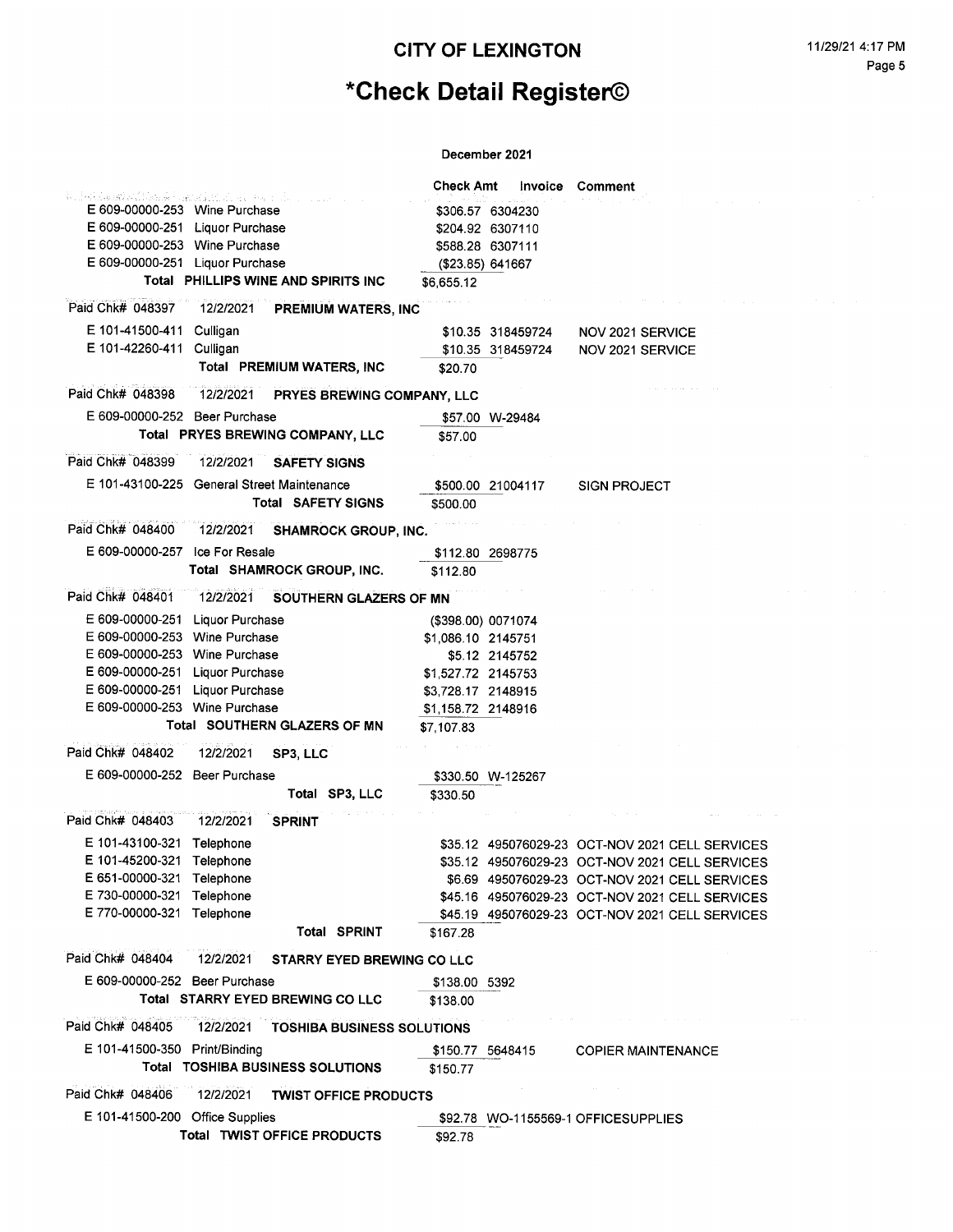# \*Check Detail Register©

|                                          |                         |                             | <b>Check Amt</b> | Invoice             | Comment                      |
|------------------------------------------|-------------------------|-----------------------------|------------------|---------------------|------------------------------|
| Paid Chk# 048407                         | 12/2/2021               | <b>VANDERBLOOMER, MARK</b>  |                  |                     |                              |
| E 101-42260-208 Training and Instruction |                         |                             | \$161.84         |                     | 2021 FIRE CONFERENCE MILEAGE |
|                                          |                         | Total VANDERBLOOMER, MARK   | \$161.84         |                     |                              |
| Paid Chk# 048408                         | 12/2/2021               | <b>VINOCOPIA</b>            |                  |                     |                              |
| E 609-00000-253 Wine Purchase            |                         |                             |                  | \$953.25 0291396-IN |                              |
|                                          |                         | <b>Total VINOCOPIA</b>      | \$953.25         |                     |                              |
| Paid Chk# 048409                         | 12/2/2021               | <b>WALTERS RUBBISH INC</b>  |                  |                     |                              |
| E 101-41500-384                          | Refuse/Garbage Disposal |                             |                  | \$72.38 5746074     | DEC 2021 SERVICES            |
| E 101-43100-384                          | Refuse/Garbage Disposal |                             |                  | \$40.70 5746074     | DEC 2021 SERVICES            |
| E 101-45200-384                          | Refuse/Garbage Disposal |                             |                  | \$40.70 5746074     | DEC 2021 SERVICES            |
| E 651-00000-384                          | Refuse/Garbage Disposal |                             |                  | \$7.77 5746074      | DEC 2021 SERVICES            |
| E 730-00000-384                          | Refuse/Garbage Disposal |                             |                  | \$52.32 5746074     | DEC 2021 SERVICES            |
| E 770-00000-384                          | Refuse/Garbage Disposal |                             |                  | \$52.32 5746074     | DEC 2021 SERVICES            |
| E 609-00000-384                          | Refuse/Garbage Disposal |                             |                  | \$117.19 5746074    | DEC 2021 SERVICES            |
|                                          |                         | Total WALTERS RUBBISH INC   | \$383.38         |                     |                              |
| Paid Chk# 048410                         | 12/2/2021               | <b>WINE MERCHANTS</b>       |                  |                     |                              |
| E 609-00000-253 Wine Purchase            |                         |                             |                  | \$431.63 7354434    |                              |
| E 609-00000-253 Wine Purchase            |                         |                             |                  | \$107.31 7356584    |                              |
|                                          |                         | <b>Total WINE MERCHANTS</b> | \$538.94         |                     |                              |
|                                          |                         | 10100 4M FUND               | \$222,021.12     |                     |                              |
| <b>Fund Summary</b>                      |                         |                             |                  |                     |                              |
| 10100 4M FUND                            |                         |                             |                  |                     |                              |
| 101 GENERAL FUND                         |                         |                             | \$70,985.16      |                     |                              |
| 310 CAPITAL PROJECTS                     |                         |                             | \$16,656.40      |                     |                              |
| 405 PARK DEDICATION FEE FUND             |                         |                             | \$5,799.07       |                     |                              |
| 421 2021 STREET IMPROVEMENTS             |                         |                             | \$4,182.73       |                     |                              |
| 609 MUNICIPAL LIQUOR FUND                |                         |                             | \$122,728.31     |                     |                              |
| <b>651 STORM WATER FUND</b>              |                         |                             | \$14.46          |                     |                              |
| 730 WATER FUND                           |                         |                             | \$107.48         |                     |                              |
| 770 SEWER FUND                           |                         |                             | \$1,547.51       |                     |                              |
|                                          |                         |                             | \$222,021.12     |                     |                              |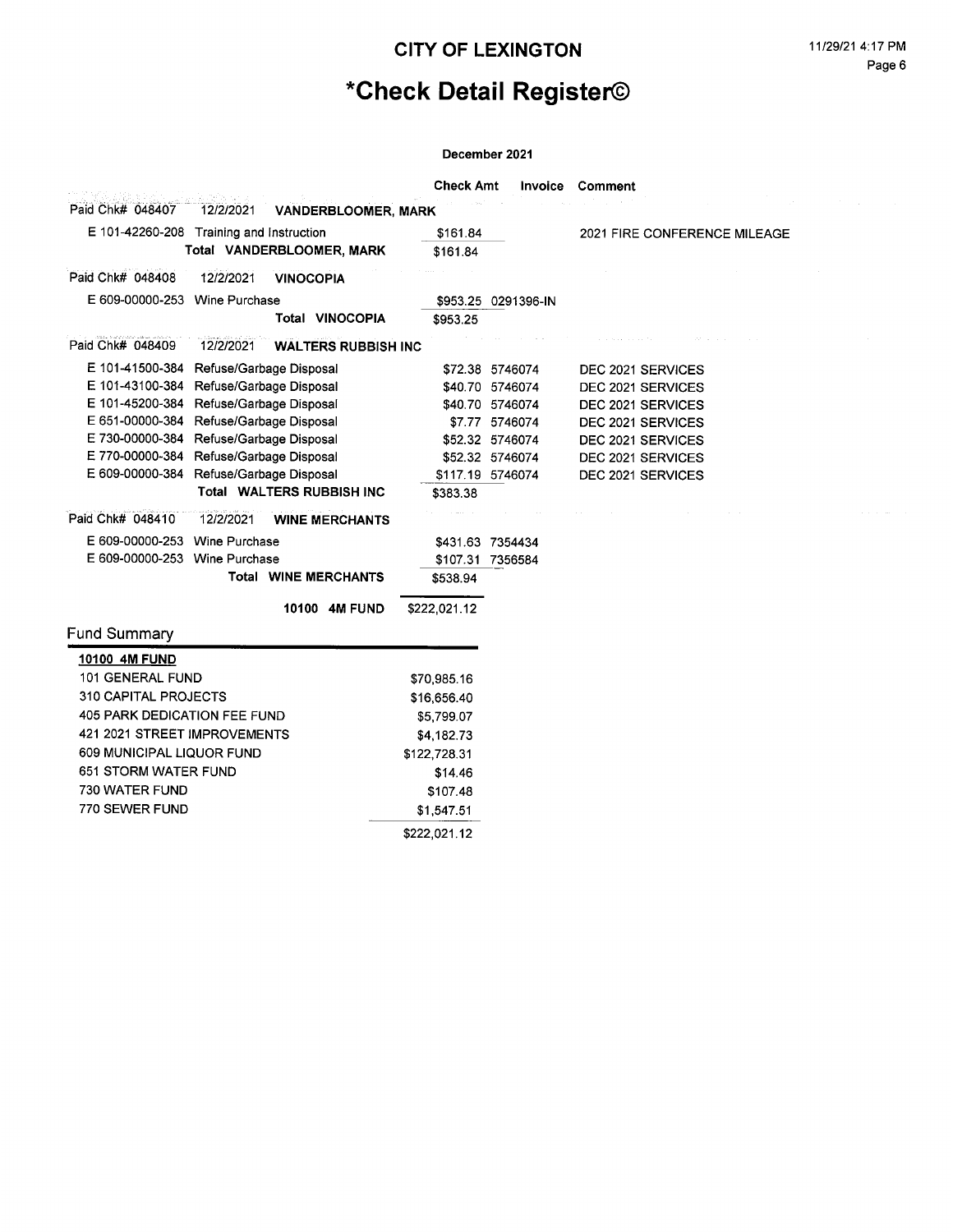Check Register - POLICE Check Issue Dates: 11/5/2021 - 11/10/2021

392.61 396.06 120.00 124.26 12.38 93.45 44.60 94.98

705.08

225.00

22.50

Amount

| Report Criteria:<br>Report type: Summary |                               |                                           |
|------------------------------------------|-------------------------------|-------------------------------------------|
|                                          | Check Number Check Issue Date | Payee                                     |
| 14079                                    | 11/10/2021                    | <b>CENTENNIAL UTILITIES</b>               |
| 14080                                    | 11/10/2021                    | CONSOLIDATED COMMUNICATIONS               |
| 14081                                    | 11/10/2021                    | <b>GEORGE'S INC</b>                       |
| 14082                                    | 11/10/2021                    | <b>IMAGE PRINTING &amp; GRAPHICS, INC</b> |
| 14083                                    | 11/10/2021                    | KNOWLAN'S SUPER MARKETS                   |
| 14084                                    | 11/10/2021                    | METRO SALES, INC                          |
| 14085                                    | 11/10/2021                    | OFFICE OF MN IT SERVICES                  |
| 14086                                    | 11/10/2021                    | QUILL LLC                                 |

11/10/2021 STREICHER'S, INC

14088 11/10/2021 TRUAX PATIENT SERVICES 2021059 11/10/2021 OPTUM FINANCIAL, INC. 2021060 11/10/2021 WEX BANK

**Grand Totals:** 

14087

5,918.20

3,687.28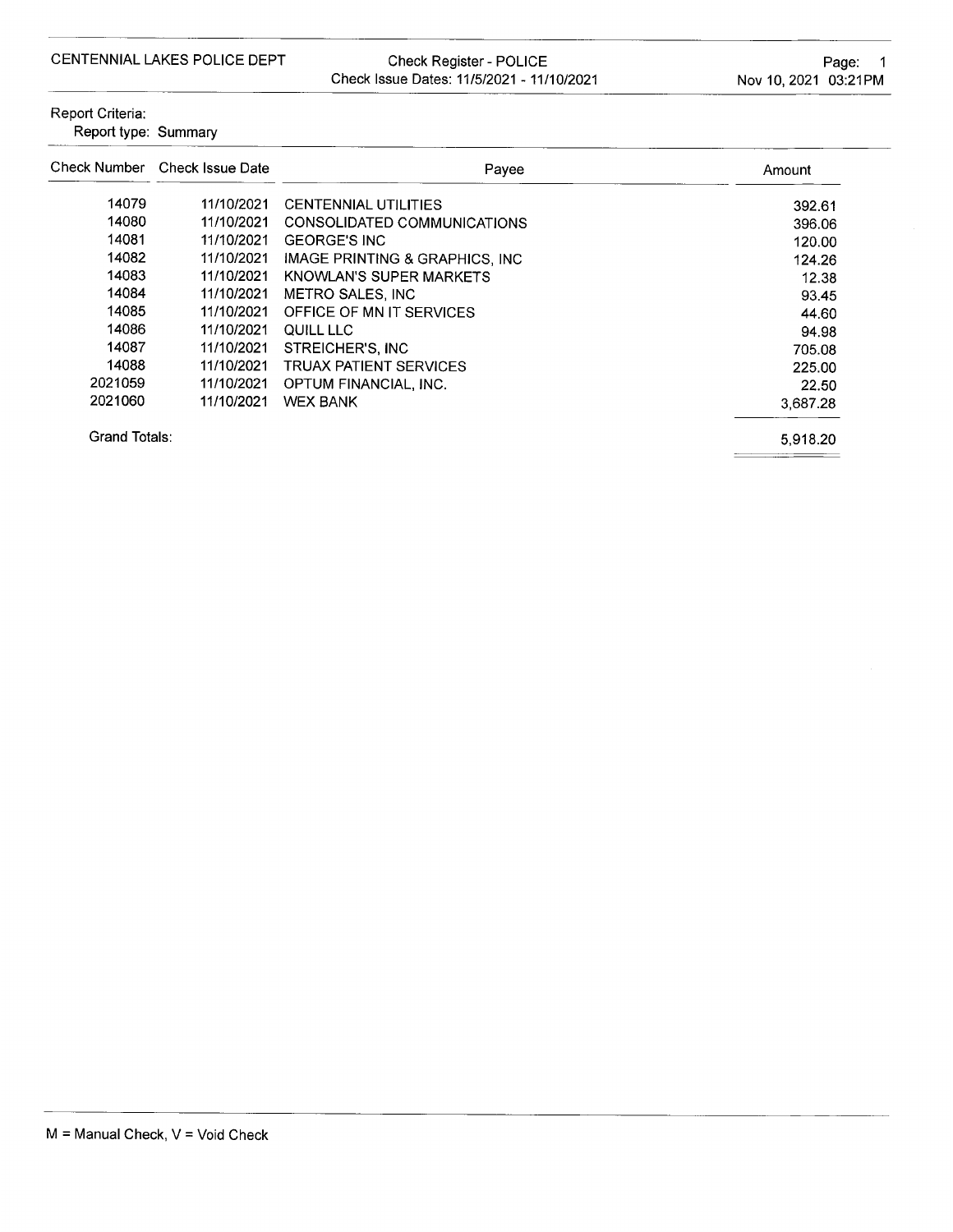Check Register - POLICE Check Issue Dates: 11/11/2021 - 11/18/2021

Report Criteria:

| Report type: Summary |  |
|----------------------|--|
|----------------------|--|

|               | Check Number Check Issue Date | Payee                  | Amount   |
|---------------|-------------------------------|------------------------|----------|
| 14091         | 11/18/2021                    | <b>AMAZON</b>          | 29.99    |
| 14092         | 11/18/2021                    | <b>CONNEXUS ENERGY</b> | 1.376.24 |
| 14093         | 11/18/2021                    | DELL MARKETING L.P.    | 1,980.99 |
| 14094         | 11/18/2021                    | ECSILLLC               | 270.00   |
| 14095         | 11/18/2021                    | <b>GEORGE'S INC</b>    | 105.00   |
| Grand Totals: |                               | 3.762.22               |          |